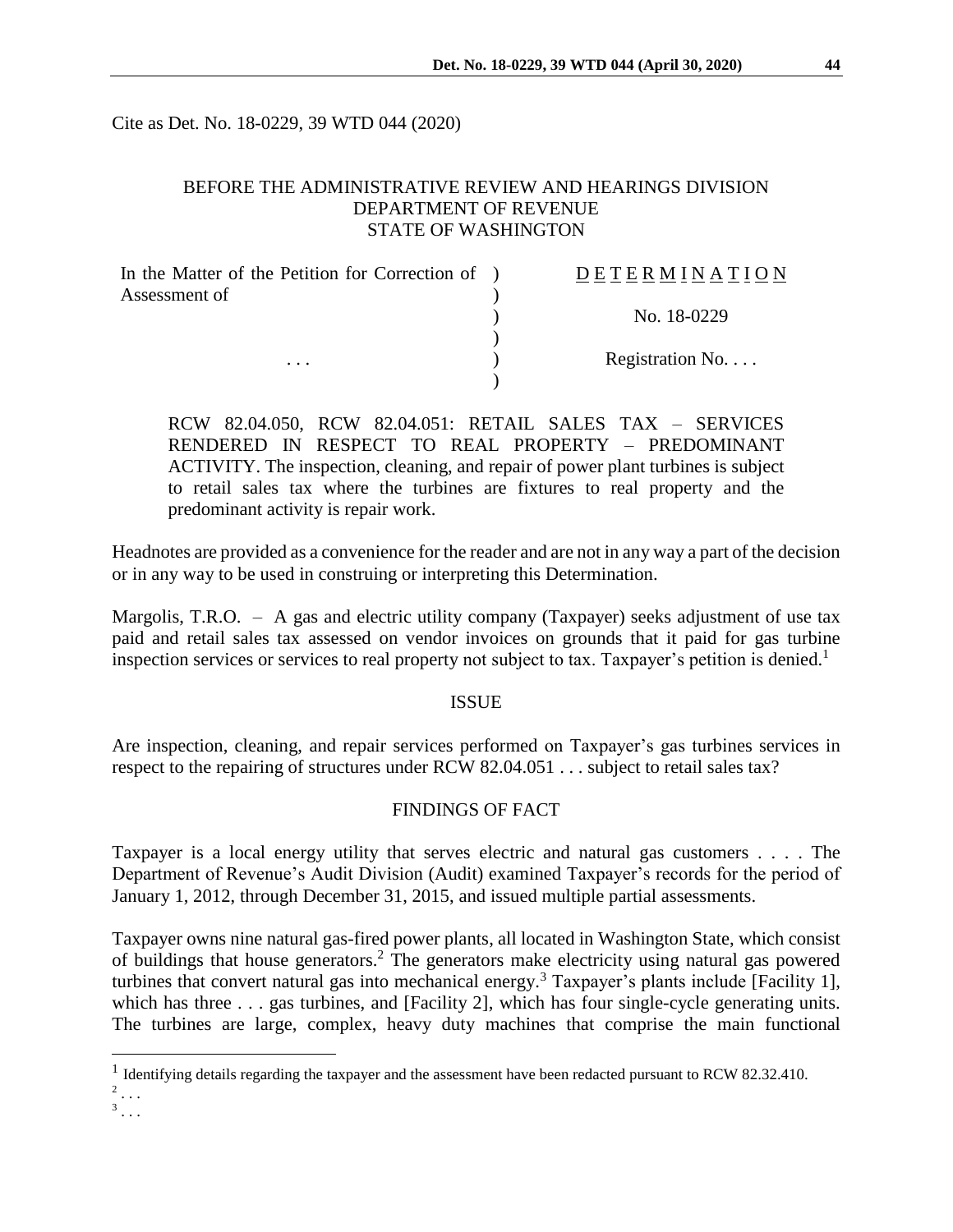components of the power plants, and require routine inspection, maintenance, and repair.<sup>4</sup> Taxpayer hired [Contractor] to inspect and service these machines. It did not pay retail sales tax on its purchases from Contractor, and seeks refund of use tax paid on parts of the invoices that it characterizes as inspection services, and correction of retail sales tax assessed on purchases. It also argues that if services on the turbines are taxable as services with respect to the repair of real property structures, no use tax can be due as a matter of law.

On July 24, 2017, Audit refunded Taxpayer \$ . . . in Audit No. [1], which was a partial audit to determine whether use tax was reported correctly. The refund is comprised of \$ . . . in use/deferred sales tax, and \$ . . . in interest. Audit used a statistical sample to test use tax reported. In the actuals, there were 3 purchases from Contractor for gas turbine work at Facility 1, on which Taxpayer had paid use tax. Audit did not credit Taxpayer for tax paid on these 3 purchases on grounds that the use tax was correctly paid.

On February 7, 2018, Audit assessed Taxpayer \$ . . . in a post assessment adjustment in Audit No. [5]. The assessment is comprised of \$ . . . in retail sales tax, a credit of \$ . . . in use/deferred sales tax, \$ . . . in interest, and \$ . . . in additional interest from August 29, 2017, to March 9, 2018. The assessment includes retail sales tax on four purchases from Contractor for gas turbine work at Facility 2.

| <b>Plant</b> | <b>Invoice No.</b> | <b>Contract/Statement of Work</b> | <b>Invoice Total</b> | <b>Claimed Inspection</b><br>services |
|--------------|--------------------|-----------------------------------|----------------------|---------------------------------------|
| Facility 1   |                    | [Contract $#A1$ ]                 | $\mathcal{D}$        | D<br>$\ddots$                         |
| Facility 1   | [2]                | [Contract $#A2$ ]                 | $\mathcal{D}$        | \$<br>$\ddots$                        |
| Facility 1   | [3]                | [Contract #A3]                    | $\mathbb{S} \dots$   | Φ<br>$\ddots$ .                       |
| Facility 2   | [4]                | Statement of Work No. [1]         | $\mathcal{D}$        | $\mathcal{D}$                         |
| Facility 2   | [5]                | Statement of Work No. [1]         | $\mathsf{\$} \dots$  | $S \ldots$                            |
| Facility 2   | [6]                | Statement of Work No. [1]         | $\mathsf{\$} \dots$  | $S \ldots$                            |
| Facility 2   |                    | Statement of Work No. [1]         | $\mathsf{\$} \dots$  | $S \ldots$                            |

In summary, Taxpayer is seeking relief for use tax paid or retail sales tax assessed on what Taxpayer claims are non-taxable inspection services as follows:

Taxpayer explains that Contractor first inspects the turbines, and after preparing a report detailing recommended repairs, Taxpayer may hire Contractor to perform the repairs, do the repairs itself, or hire a third party to make the repairs.

We examined two of the contracts and invoices for work done at [Facility 1] in detail. First, we examined Contract [#A1] and its associated Invoice No. [1]. The contract reads as follows (in pertinent part):

1. DESCRIPTION OF WORK. Contractor shall provide all labor, tools and materials to perform for [Taxpayer] the following work: [Facility 1] . . . Generator Major Inspection in accordance with Contractor's proposal dated September 7, 2011 . . . .

 $\overline{a}$  $^4$ ...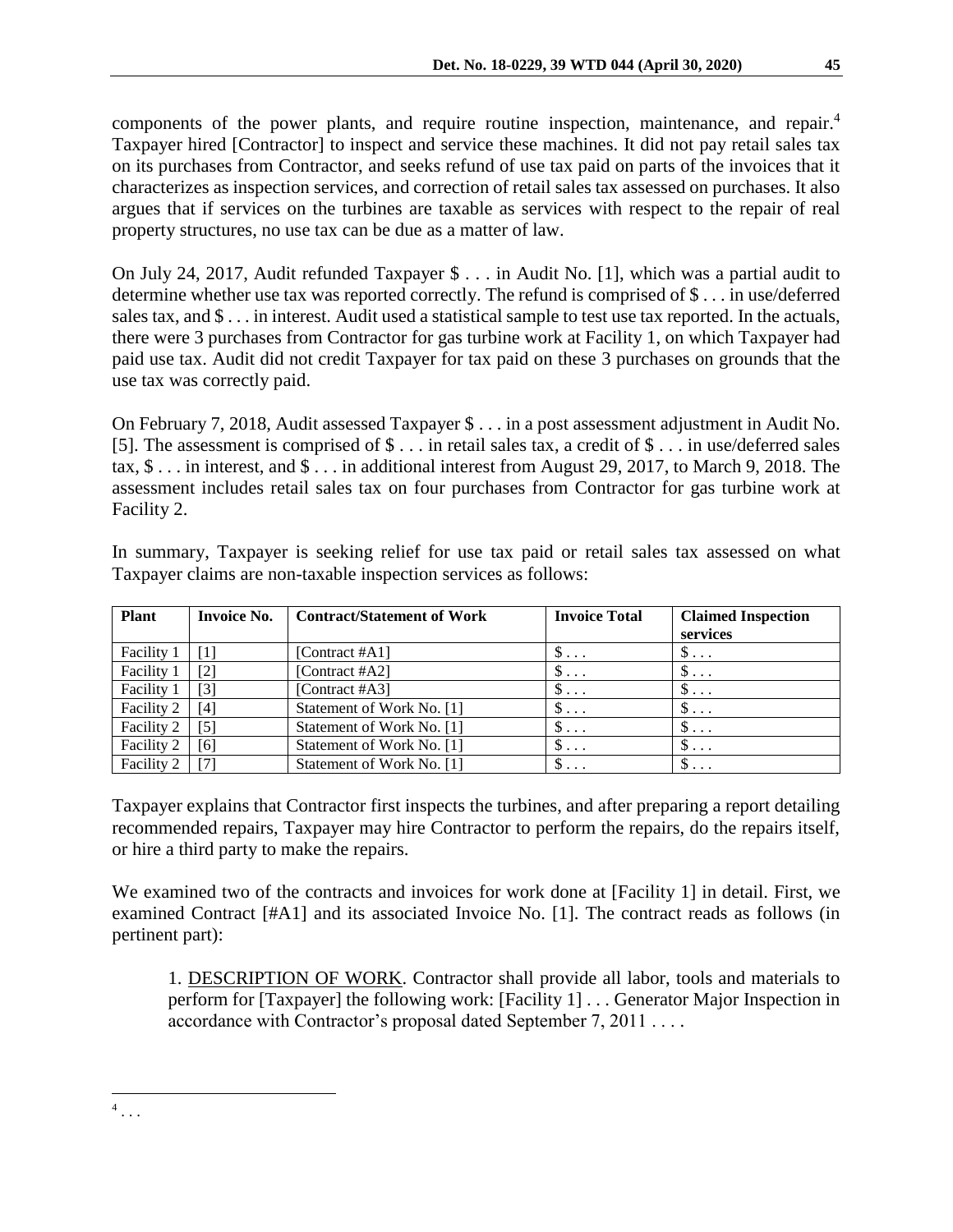4. PLACE OF PERFORMANCE. Contractor shall perform the Work designated by [Taxpayer's] Project Manager at [Facility 1 in Washington].

The September 7, 2011, proposal describes a "Generator Inspection Workscope" that includes about 50 various test, measurement, and inspection items, 2 of which have elements of cleaning, with no indication of the value of each item, for a single fixed price of \$ . . . , plus the optional inspection/cleaning/calibration of the excitation system for \$ . . . .

The invoice is for  $\$\dots$ , including  $\$\dots$  in sales tax and  $\$\dots$  in freight. It is comprised of services in the workscope for \$ . . . , the optional excitation system work for \$ . . . , plus several "adders." The adders are comprised of the . . . Option, which includes about 20 various testing, inspection, removal, cleaning, and materials items, for \$ . . . ; a Generator Specialist, labor, tooling, equipment, and materials to perform stator end repairs for \$ . . . ; supervision, labor, tooling, equipment, and materials to perform stator end winding stiffening treatment to help arrest movement of end winding components for  $\$\dots$ ; and one flux probe kit for an air cooled generator, with supervision, labor, and tooling necessary for installation, for  $\$\dots$  Taxpayer asserts that the  $\$\dots$  Generator Inspection Workscope part of the invoice was primarily for inspection, and it should not be liable for use tax on this invoice.

Second, we examined Contract [#A2] and its associated Invoice No. [2]. The contract reads as follows (in pertinent part):

1. DESCRIPTION OF WORK. Contractor shall provide all labor, tools and materials to perform for [Taxpayer] the following Work: . . . Parts Refurbishment in accordance with Contractor's Quote #[1] . . . .

4. PLACE OF PERFORMANCE. Contractor shall perform the Work at [Contractor's] Facility [out of state] . . . .

Quotation #1 is comprised of 3 sections, namely Pricing Summary, Scope Definitions, and Delivery and Terms. Pricing Summary lists 12 component parts and prices for inspections, estimated repairs (light, medium, or major), and coatings, with a note stating that if Taxpayer would award certain repairs to Contractor, Contractor will give a 5% discount on all repairs. For example, the first component listed is "[Transition] Pieces." Inspection costs \$ . . . , light repairs  $cost \$ \ldots$ , medium repairs  $cost \$ \ldots$ , major repairs  $cost \$ \ldots$ , and coatings  $cost \$ \ldots$ . Scope Definitions provide a list of items that comprise various services. Scope Definitions for inspections are comprised largely of items associated with inspections, such as "receive and photograph parts," "remove loose hardware," and "perform material analysis," but a few reference cleaning, such as "perform incoming grit/strip clean."

The associated invoice is for  $\$\dots$ , including  $\$\dots$  in sales tax and  $\$\dots$  in freight. It shows fixed price elements of inspection with detail showing items that comprise the elements (reflecting associated Scope Definitions) and a price, followed by associated fixed price elements of repair (again reflecting associated Scope Definitions) and a price. For example, it lists "Transition Piece Inspection," followed by the elements of that inspection, such as "[r]eceive and photograph parts," and a price of \$ . . . , followed by "Transition Medium Repair," the elements of that repair, such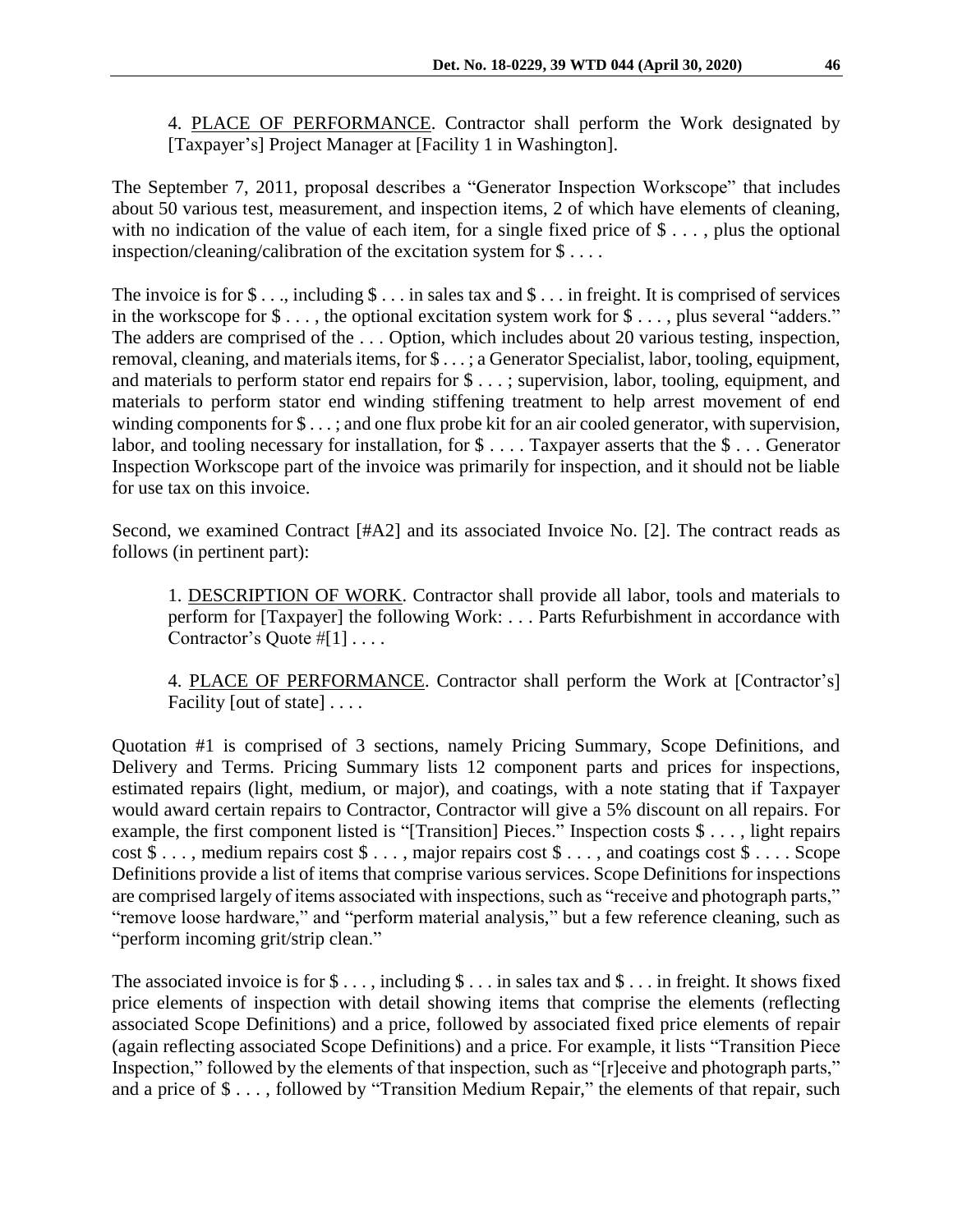as "[a]pply HICoat H63 to Inlets," and a price of \$ . . . . Taxpayer asserts that elements designated as inspections, amounting to \$ . . . , are not subject to use tax. (The invoice shows a 5% discount for awarding Contractor all the components in the project.)

We also examined the one statement of work and invoices provided for work done at Facility 2. The Contract Scope reads as follows:

The Statement of Work attached outlines the mechanical and electrical work to conduct all actions necessary including disassembly, inspection, correction & reassembly of Unit #2 to restore operational vibrations to within . . . original equipment vibration specifications for the unit. Repairs of opportunity will also be conducted as warranted.

The Statement of Work lists the following tasks (detail omitted): combustion turbine disassembly, inspection & cleaning (2.1); generator interference removal (2.2); generator disassembly (2.3); compressor/turbine rotor type  $1&2$  inspection (2.4); turbine blade inspection  $&$  cleaning (2.5); transition inspection  $\&$  cleaning (2.6); transition support inspection  $\&$  cleaning (2.7); clamshell inspection & cleaning (2.8); combustion basket inspection & cleaning (2.9); fuel nozzle inspection & cleaning (2.10); compressor blades inspection & cleaning (2.11); compressor diaphragms inspection & cleaning  $(2.11)$ ; blade ring assemblies inspection & cleaning  $(2.12)$ ; vane segments inspection & cleaning (2.14); combustion turbine reassembly (2.15); generator reassembly (2.16); miscellaneous scope and clarification items (2.17); combustion turbine & generator bearing cleaning & inspection (2.18); generator stator inspection & cleaning (2.19); generator rotor on-site inspection & brushless exciter inspection (2.20); and, conduct complete oil flush of lube oil system Units 1&2 (2.21). It identifies Contractor's optional work as: conduct turbine & compressor repairs (3.1); conduct 100% generator stator re-wedge (3.2), generator rotor shop complete clean  $\&$ inspect (3.3); generator pole crossover modification (3.4); and, relocation & installation of additional vibration monitor (3.5). Specific items are priced as follows: 2.1-2.3 and 2.15-2.17, \$ .  $\ldots$ ; 2.4-2.14,  $\text{\$}\ldots$  and  $\text{\$}\ldots$ ; 2.18,  $\text{\$}\ldots$ ; 2.19,  $\text{\$}\ldots$ ; 2.20,  $\text{\$}\ldots$ ; 2.21,  $\text{\$}\ldots$ ; 3.2,  $\text{\$}\ldots$ ; 3.3,  $\text{\$}$ . . .; and 3.4, \$ . . . . The contract also specifies costs for specific repairs of compressor blades, turbine blades, turbine vanes, transitions, combustion baskets, clamshells, fuel nozzles, and compressor diaphragms.

Invoices [5] and [6] are progress bills that show no detail. Invoice [7] is described in the attached email from Contractor as "the final invoice for the Unit 2 Major Overhaul," and includes detailed tasks from the statement of work. It shows a total charge of \$ . . . , minus payments made on invoices [5] and [6], for a total of  $\$\dots$  (including  $\$\dots$  in sales tax and freight).

## ANALYSIS

Washington imposes both a retail sales tax and a use tax. Retail sales tax is an excise tax levied on each retail sale in this state, to be paid by the buyer to the seller. RCW 82.08.020; RCW 82.08.050. The use tax complements the retail sales tax and is generally equal in amount to the retail sales tax on the use of items and services defined as a retail sale, where the retail sales tax has not been paid. RCW 82.12.020.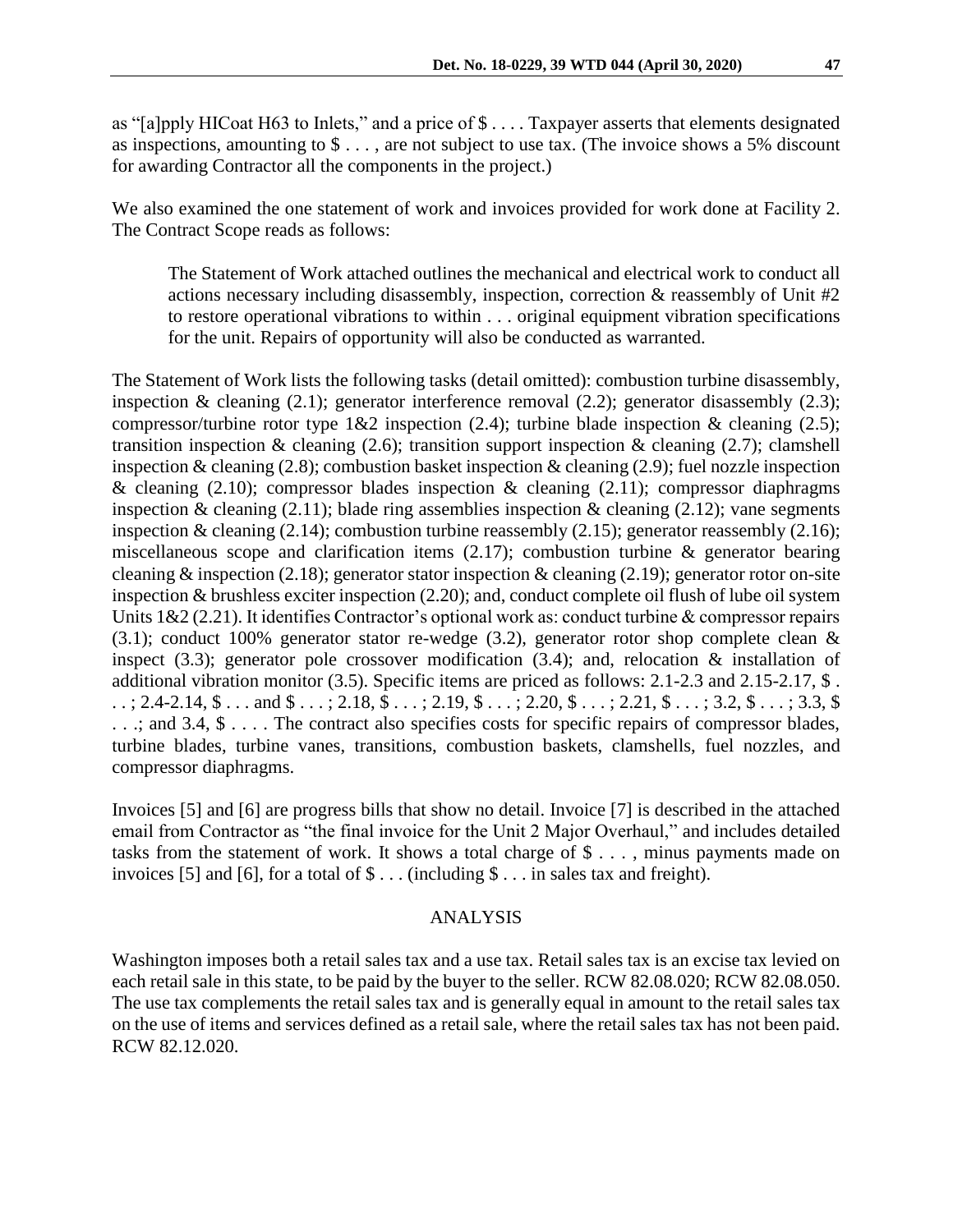RCW 82.04.050 defines "retail sale" to include:

. . . the sale of or charge made for tangible personal property consumed and/or for labor and services rendered in respect to the following:

[(a) The installing, repairing, cleaning, altering, imprinting, or improving of tangible personal property of or for consumers . . . ] (b) The constructing, repairing, decorating, or improving of new or existing buildings or other structures under, upon, or above real property of or for consumers, including the installing or attaching of any article of tangible personal property therein or thereto, whether or not such personal property becomes a part of the realty by virtue of installation, . .

. .

## RCW 82.04.050(2).<sup>5</sup>

 $\overline{a}$ 

In addition, the phrase "services rendered in respect to" is statutorily defined to mean, "... those services that are directly related to the constructing, building, repairing, improving, and decorating of buildings or other structures and that are performed by a person who is responsible for the performance of the constructing, building, repairing, improving, or decorating activity. . . ." RCW 82.04.051(1). Under RCW 82.04.051(2), the "predominant activity under the contract or agreement" determines whether income from a contract that includes both retail activities and service-taxable services is retail taxable or service taxable.

[In general, if a seller sells products or services subject to retail sales tax along with products or services not subject to retail sales tax, and the products or services are separately stated in the sales documents, retail sales tax is due only on amounts charged for the taxable products. *See* RCW 82.04.440(1). However, that general rule does not apply with respect to "services rendered to real property" under RCW 82.04.050(2)(b). As stated above, RCW 82.04.051(1) modifies the phrase "services rendered in respect to" under RCW 82.04.050(2). RCW 82.04.051(2) provides that an agreement where a person is responsible for service that are not subject to retail sales tax along with rendering services in respect to real property that are subject to retail sales tax is subject to the tax that applies to the "predominant activity" under the agreement.

Thus, if Taxpayer's activities regarding the turbines are "services rendered in respect to" real property under RCW 82.04.050(2)(b), then we apply the predominant activity test – if the predominant activity of Taxpayer's Contractor's activities is a product or service taxable as a retail sale, all of the activities at issue are subject to retail sales tax regardless of whether the activities are separately stated in the invoices. If, however, Taxpayer's activities regarding the turbines are "services rendered in respect to" personal property under RCW 8.04.050(2)(a), then the general rule applies and retail sales tax is only due on the separately stated Contractor services that are taxable as retail sales under RCW 82.04.050(2)(a).

<sup>&</sup>lt;sup>5</sup> ["Under the rules of statutory construction, a specific provision controls over one that is general in nature." Miller v. *Sybouts*, 97 Wn.2d 445, 645 P.2d 1082 (1982). Thus, we apply RCW 82.04.050(2)(b), rather than RCW 82.04.050(2)(a), which provides, more generally, that "retail sale" includes the repairing of tangible personal property for consumers.]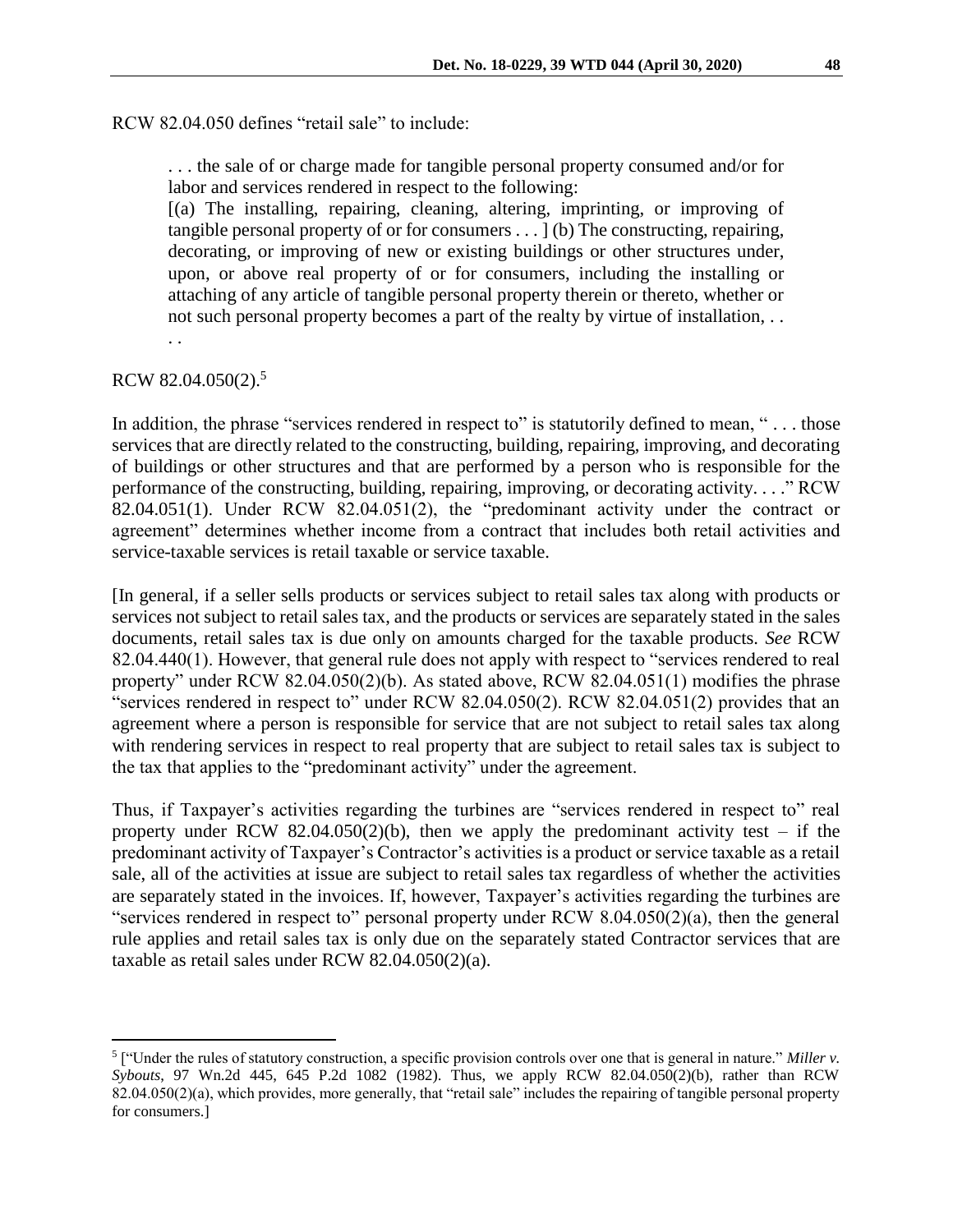Because Contractor was rendering services with respect to turbines, we must first determine whether the turbines are real property or personal property. The term "fixture" is defined as: "[p]ersonal property that is attached to land or a building and that is regarded as an irremovable part of the real property, such as a fireplace built into a home." Black's Law Dictionary  $(10<sup>th</sup>$  ed. 2014). If the contracts at issue are for the repairing of structures upon real property, we look to the predominant activity to determine the correct classification. RCW 82.04.050; RCW 82.04.051. This would include the repairing of fixtures to those structures, since the fixtures are regarded as part of the structures.]

. . . Whether an item constitutes a fixture or personal property depends on the particular facts of each case. *Union Elevator & Warehouse Co., Inc. v. State ex rel. Dep't of Transp.*, 144 Wn. App. 593, 603, 183 P.3d 1097 (2008).

The common law test for determining whether an item is a fixture to personal property is as follows:

A chattel becomes a fixture if: (1) it is actually annexed to the realty, (2) its use or purpose is applied to or integrated with the use of the realty it is attached to, and (3) the annexing party intended a permanent addition to the freehold.

*Glen Park Associates, LLC, v. Dep't of Revenue*, 119 Wn. App. 481, 487, 82 P.3d 664 (2003), *review denied*, 152 Wn.2d 1016, 101 P.3d 107 (2004) (citations omitted). Each element of the test must be met before an item may be properly considered a fixture. *Id*.

With regard to the first element, annexation, we find that the gas turbines are annexed to the realty, similar to a building. The units can weigh nearly 1,000,000 pounds, far more than the average house.<sup>6</sup> They are bolted into place within large housings, connected to generators, and cannot be easily removed. While we recognize that, per Contract [#A2], parts can be removed and shipped to . . . for refurbishment, it does not follow that the turbines are not annexed to the realty. This element is clearly satisfied.

The second element of the fixture test looks to whether the chattel has application to the use or purpose of the realty. In the present case, the realty is used as a facility for the generation of electricity, and the gas turbines are integral to that function as they provide the mechanical energy to turn the generators that make the electricity. We find this element is met.

The third element of the fixture test is whether the annexor intended a permanent accession to the freehold.

Intent is the most important element of the fixtures test. [ ] Evidence of intent is gathered from the circumstances at the time of installation. [ ] The court determines the party's intent to affix items through objective evidence rather than through the party's subjective belief. [ ] Factors pertinent to intent include "the nature of the article affixed, the relation and

 $\overline{a}$ 

<sup>6</sup> *See* http://old.seattletimes.com/html/asktheexpert/2002122968\_homehay19.html (last accessed August 27, 2018) ("[H]ouse movers tell me that most houses weigh in at between 80,000 and 160,000 pounds.")